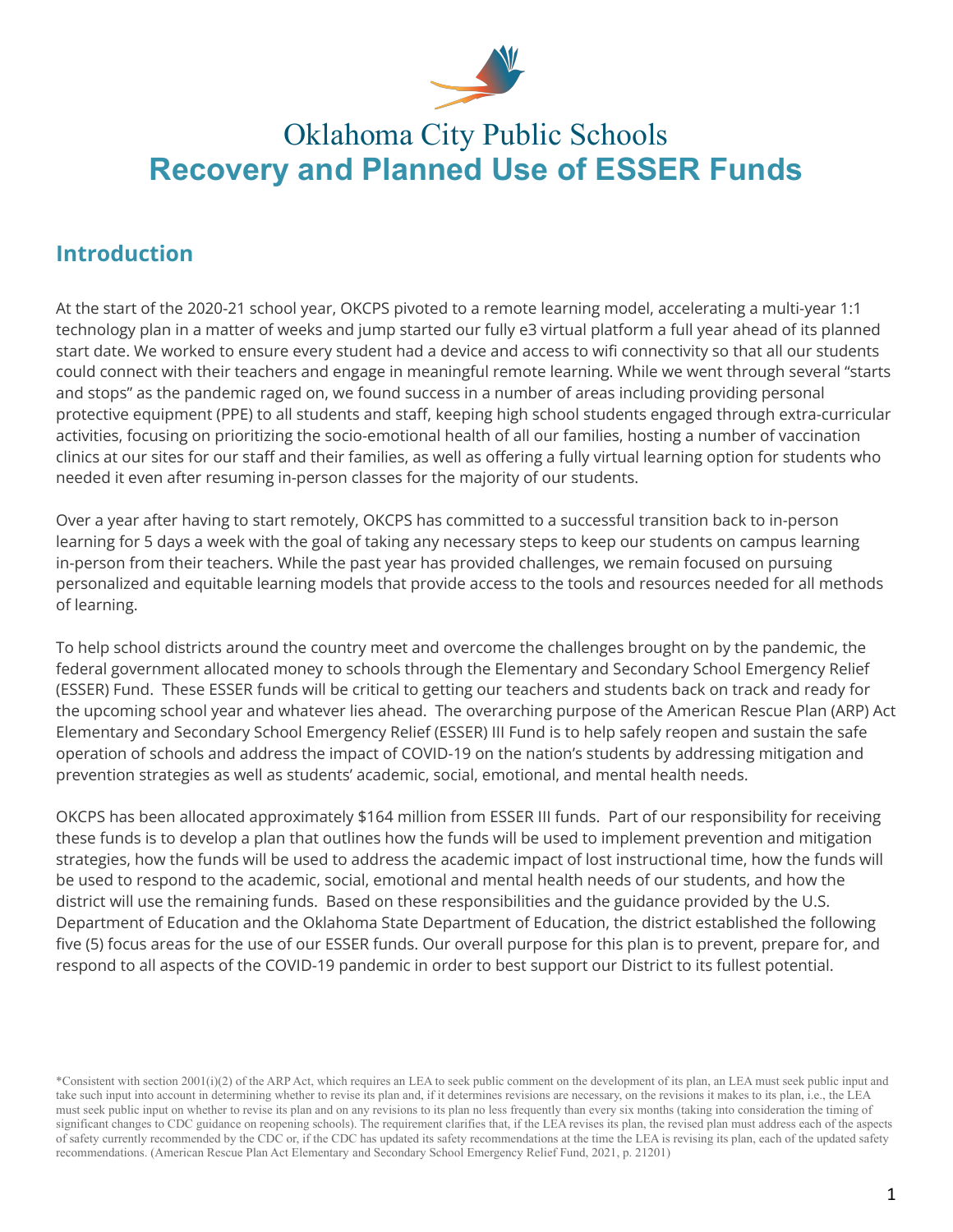#### **OKCPS Priority Focus Areas for Use of our ARP-ESSER Funds**

- Prioritizing Health and Student Well-Being
- Addressing Unfinished Learning and Student Success
- Ensuring Equity for All
- Engaging Families and Communities
- Supporting Teacher/ Leader Stability and Staff Well-being

Based on these five focus areas and the feedback that we have received from stakeholders thus far, we have developed a comprehensive plan committed to ensuring every student in OKCPS is prepared for success. This plan, including guidance from the ED COVID-19 [Handbook:](https://www2.ed.gov/documents/coronavirus/reopening-2.pdf) Roadmap to Reopening Safely and Meeting All Students' [Needs,](https://www2.ed.gov/documents/coronavirus/reopening-2.pdf) describes how the awarded funds will, and can, be used. OKCPS understands the importance of our community's input and feedback during the planning and implementation of services; therefore, OKCPS will continue to frequently engage the community while ensuring that OKCPS meets the needs of its students, families, staff, and stakeholders. Questions about ARP-ESSER funds and the guidance OKCPS has received from the Oklahoma State Department of Education may likely be answered here: *[Frequently](https://sde.ok.gov/sites/default/files/documents/files/American%20Rescue%20Plan%20Elementary%20and%20Secondary%20Education%20Relief%20Fund%20FAQs%20May%2019%202021.pdf) Asked Questions*. Questions about OKCPS implementation of this plan should be directed to Oklahoma City Public Schools Deputy Superintendent's Office at 405-587-0015 or by email at **[ESSERPlan@okcps.org](mailto:ESSERPlan@okcps.org)**.

#### **Stakeholder Feedback**

Stakeholder feedback is vital. In addition to soliciting feedback and input from families, staff and students through our ARP-ESSER survey, OKCPS also held a number of feedback sessions during July and August of 2021 as the District continues in its mission to "ignite a passion for learning in every child, invite families to engage, and inspire respectful and trusting relationships with its diverse community." It is important to know that the District will continue to engage stakeholders and solicit input regarding ESSER over the next several months and years. OKCPS is committed to providing quarterly updates to the plan. While our plan is evolving, stakeholders can look for updates in October 2021, January 2022, and April 2022. Following the 2021-22 school year, numerous components of the plan will be evaluated and reassessed for effectiveness and desired outcomes. Students, staff and stakeholders can expect an annual update to our OKCPS Recovery Plan by August 1, 2022.

#### **Implementation of Strategies, Projects and Investments**

In order to take advantage of the summer months and provide time to order materials, software and devices for the 2021-22 school year, planning for numerous projects began in the spring of 2021 with implementation of our Summer Enrichment program for students, the purchase of some instructional material, and summer professional learning for our classroom teachers. Other projects and investments have been recommended by various stakeholders and approved for implementation during the 2021-22 school year or beyond. The projects, strategies and investments listed in OKCPS Recovery Plan below are in various phases of planning and implementation. Again, questions about the plan itself, stakeholder feedback or implementation schedules should be directed to the Deputy Superintendent's Office at 405-587-0015 or by email at [ESSERPlan@okcps.org.](mailto:ESSERPlan@okcps.org)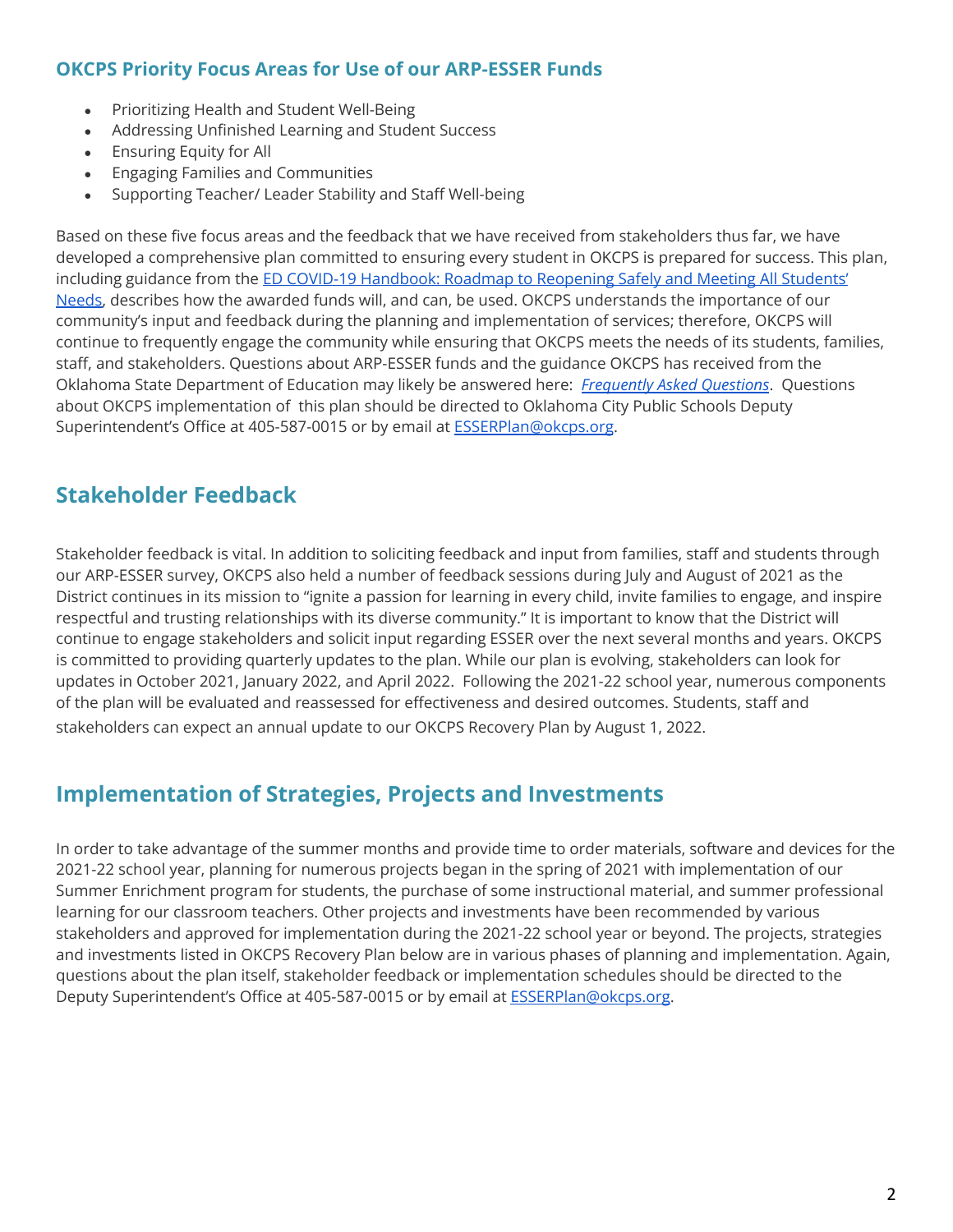# **OKCPS Priority Focus Areas for Use of our ARP-ESSER Funds and ESSER III Required Parts Correlation**

[\(DEPARTMENT](https://www.govinfo.gov/content/pkg/FR-2021-04-22/pdf/2021-08359.pdf) OF EDUCATION: American Rescue Plan Act Elementary and Secondary School Emergency Relief Fund - Federal Register)

| <b>OKCPS Priority Focus Area</b>                                    | <b>ARP-ESSER III Funds Requirements</b>                                                                                                                                                                                                                                                                          |
|---------------------------------------------------------------------|------------------------------------------------------------------------------------------------------------------------------------------------------------------------------------------------------------------------------------------------------------------------------------------------------------------|
| <b>Prioritizing Health</b><br>and Student Well-Being                | Part 1: Strategies for Prevention and Mitigation of COVID<br>Part 2: Strategies for Addressing Learning Loss<br>Part 3: Other ARP ESSER III Expenditures (OKCPS will conduct<br>ongoing needs assessments for this Priority Focus)<br>Part 4: Ensuring Most Vulnerable Populations Unique Needs<br>Are Addressed |
| <b>Addressing Unfinished Learning</b><br>and Student Success        | Part 2: Strategies for Addressing Learning Loss<br>Part 3: Other ARP ESSER III Expenditures (OKCPS will conduct<br>ongoing needs assessments for this Priority Focus)<br>Part 4: Ensuring Most Vulnerable Populations Unique Needs<br>Are Addressed                                                              |
| <b>Ensuring Equity for All</b>                                      | Part 2: Strategies for Addressing Learning Loss<br>Part 3: Other ARP ESSER III Expenditures (OKCPS will conduct<br>ongoing needs assessments for this Priority Focus)<br>Part 4: Ensuring Most Vulnerable Populations Unique Needs<br>Are Addressed                                                              |
| <b>Engaging Families</b><br>and Communities                         | Part 2: Strategies for Addressing Learning Loss<br>Part 3: Other ARP ESSER III Expenditures (OKCPS will conduct<br>ongoing needs assessments for this Priority Focus)<br>Part 4: Ensuring Most Vulnerable Populations Unique Needs<br>Are Addressed                                                              |
| <b>Supporting Teacher/ Leader Stability</b><br>and Staff Well-being | Part 1: Strategies for Prevention and Mitigation of COVID<br>Part 2: Strategies for Addressing Learning Loss<br>Part 3: Other ARP ESSER III Expenditures (OKCPS will conduct<br>ongoing needs assessments for this Priority Focus)<br>Part 4: Ensuring Most Vulnerable Populations Unique Needs<br>Are Addressed |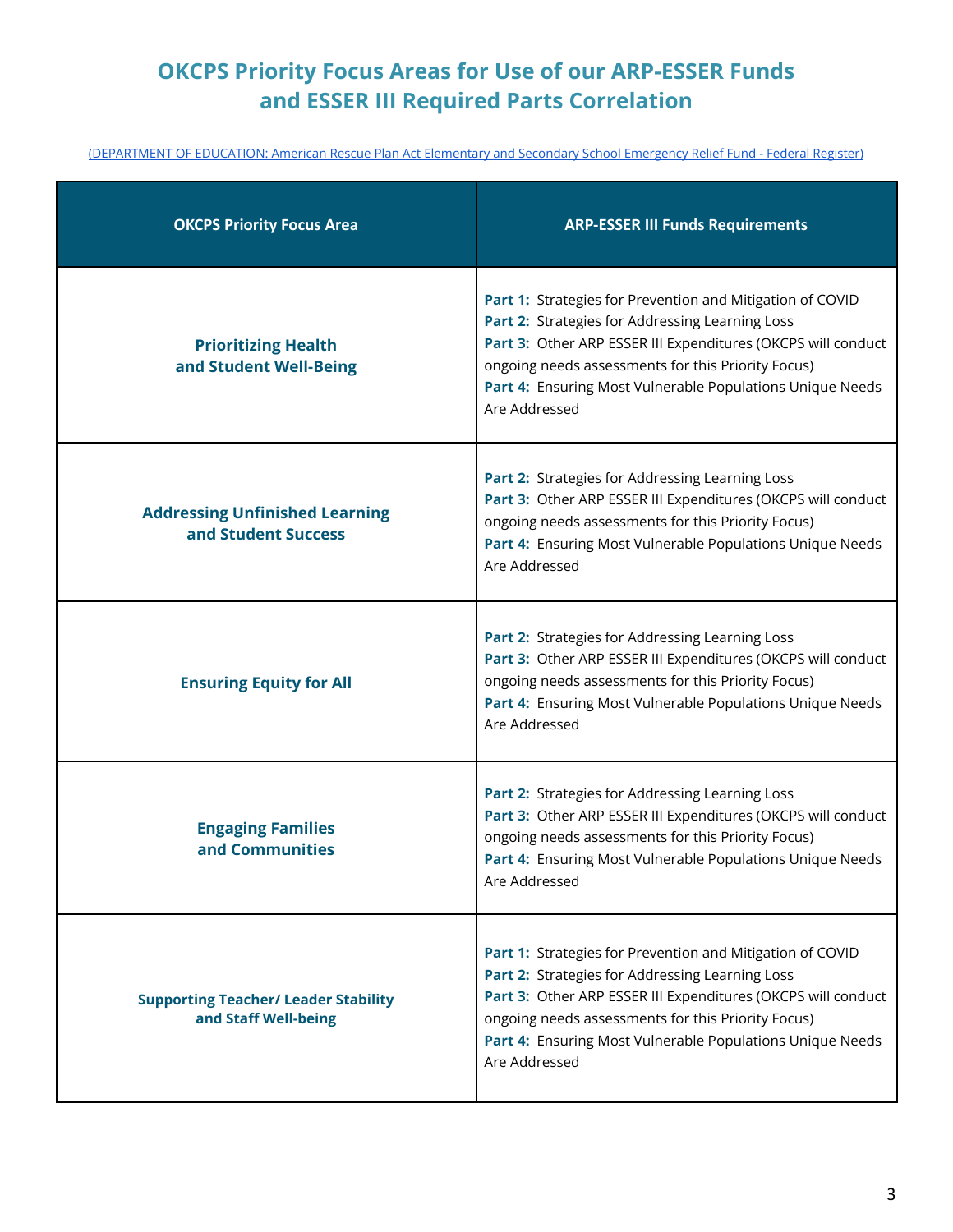## **Addressing Unfinished Learning and Student Success**

Oklahoma City Public Schools (OKCPS) is a multi-cultural district serving approximately 35,000 students. Our students are educated throughout 33 elementary schools, 13 middle schools, 8 high schools, 4 alternative schools and 6 charter schools located within 135.5 square miles in the center of Oklahoma.

We employ nearly 5,000 administrators, teachers, and support personnel who serve a student population which is comprised of 0.5% Pacific Islander, 2% Asian, 2% Native American, 7% Multi\_Racial, 13% Caucasian, 20% African American, 56% Hispanic individuals. Additionally, 16,500 of our students are bilingual and 13,000 are English Language Learners. Our students and their families represent many different languages; top two being English with 59% and Spanish with 39%. OKCPS offers special education programs across the district to serve the 16% of our population with disabilities or special needs.

OKCPS is a CEP district which means every student eats free breakfast and lunch every day. We serve approximately 35,000 meals daily (including breakfast and lunch), along with snacks at several school sites. OKCPS also provides transportation to an average of 12,000 students daily to and from school.

Along with the health of our students, the academic impact of the pandemic is of primary importance. As such, OKCPS, along with every other district receiving ESSER III funds, is mandated to use a minimum of 20% of the available funds to address the academic impact of lost instructional time through the implementation of evidence-based interventions, such as summer learning or summer enrichment, extended day, comprehensive afterschool programs, or extended school year. OKCPS addresses these needs directly in the Focus Area of "Addressing Unfinished Learning and Student Success." It is important to note that the instructional impact of the pandemic ALSO extends to the social emotional needs of our students (which is directly addressed in our first Focus Area).

|                                                                                 | <b>Priority</b>                                                      | <b>Strategy, Program or Investment</b>                                                                                                                                                                                                                                                                                                                                                                                                                                                                                                                                                                                                                                                                                                                                                                                                                                 |
|---------------------------------------------------------------------------------|----------------------------------------------------------------------|------------------------------------------------------------------------------------------------------------------------------------------------------------------------------------------------------------------------------------------------------------------------------------------------------------------------------------------------------------------------------------------------------------------------------------------------------------------------------------------------------------------------------------------------------------------------------------------------------------------------------------------------------------------------------------------------------------------------------------------------------------------------------------------------------------------------------------------------------------------------|
| <b>Unfinished</b><br><b>Learning</b><br>and<br><b>Student</b><br><b>Success</b> | <b>Additional academic</b><br>interventions during the<br>school day | <b>Special Education</b><br>HS Online Progress Monitoring<br>$\circ$<br>Eng. Prof. Assessment for Spanish-speaking SPED<br>$\circ$<br>students<br>District wide life skills Sensory Rooms Assistive Device<br>$\circ$<br>Needs<br><b>Graduation Coaches at Newcomer Program sites</b><br>$\bullet$<br>4 HS sites (1 Capitol Hill HS, 1 U.S. Grant HS, and 2 at<br>$\circ$<br>NW Classen HS)<br><b>Student Learning Assistants</b><br>For 3rd, 4th grades COVID/ Reading & Math Learning<br>$\circ$<br>Loss Para Specialist<br>2 per site (3rd and 4th grades)<br>$\circ$<br><b>ACT Prep Software</b><br><b>STEM Equipment</b><br>Elementary - Lego (ES)<br>$\circ$<br>Botball (MS)<br>$\circ$<br>Squishy Circuits (ES)<br>$\circ$<br>Bee Bots (ES)<br>$\circ$<br>Ozobots (ES)<br>$\circ$<br><b>Fine Arts Instructional Needs</b><br>Phase 1 MS - Band Instruments<br>O |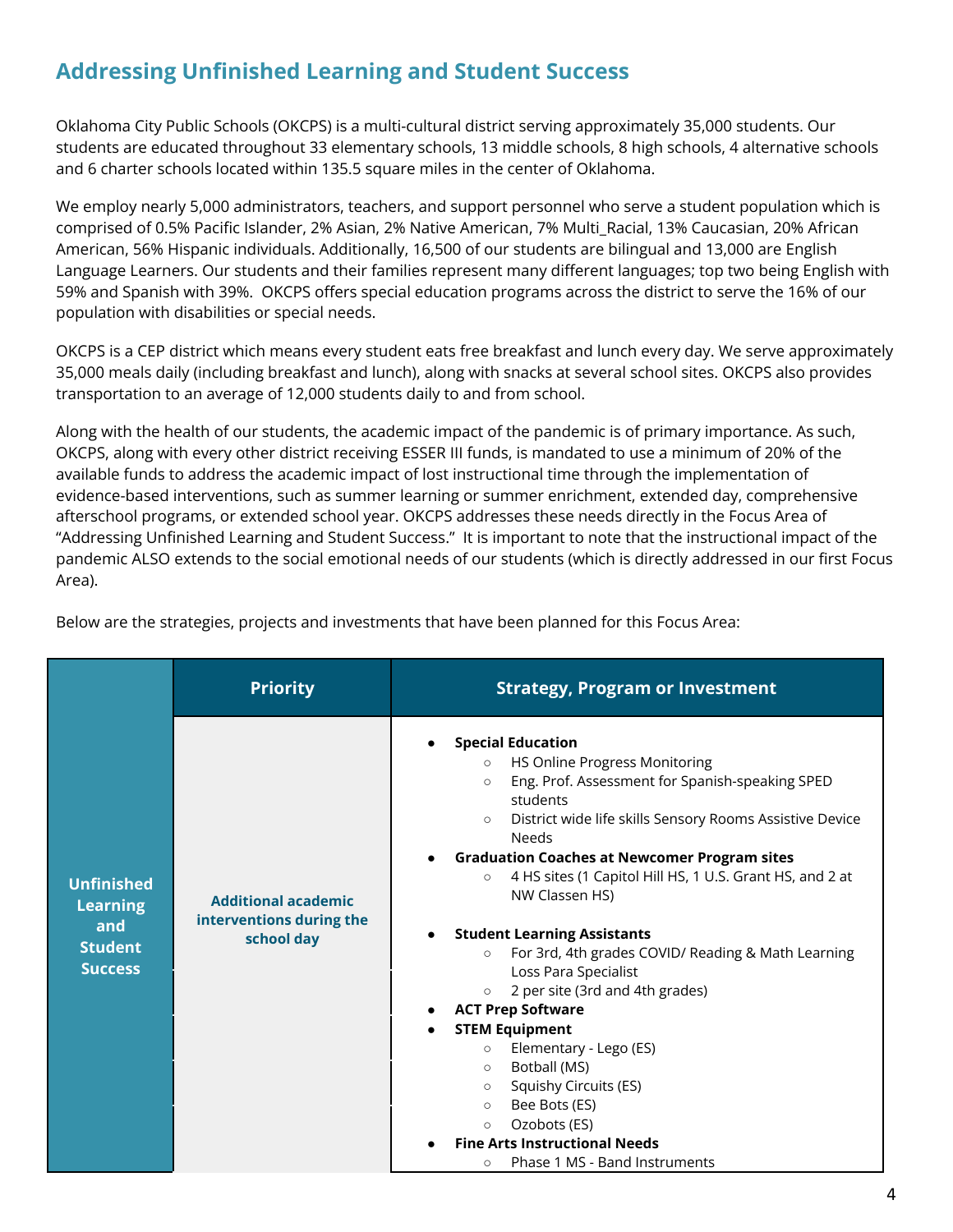| <b>Unfinished</b><br><b>Learning</b><br>and<br><b>Student</b><br><b>Success</b><br>(cont.) | <b>Additional academic</b><br>interventions during the<br>school day<br>(cont.) | Music instruments/ piano<br>$\circ$<br>Orff instruments<br>$\circ$<br>Mariachi Programming<br>$\circ$<br>PreK instruments for EC Centers and classroom rugs<br>$\circ$<br><b>Instructional Resources</b><br>Textbooks<br>$\circ$<br><b>ACT Prep course</b><br>PRE ACT 8-9<br>$\circ$<br><b>Classroom libraries for all teachers</b><br><b>Calculators</b><br><b>Explicit Phonics Curriculum - Reading</b><br>Reading Horizons<br>$\circ$<br><b>NearPod Licenses</b><br><b>Florida Virtual</b><br><b>Edgenuity</b><br>SeeSaw<br><b>Stipend - \$500 for Classroom Supplies and Materials</b><br><b>Continuation of Guest Teacher</b><br>\$40/day premium pay in anticipation of continuing high<br>$\circ$<br>absenteeism teacher rates<br><b>SPED Recruitment Stipend</b><br>Recruitment stipend for SPED teachers for the 21-22<br>$\circ$<br>school year.<br>Hard to Find recruitment stipend<br>HS Science - Biology, Chemistry, Physics; Secondary<br>$\circ$<br>Math, Spencer Area schools<br>Salaries for additional instructional staff |
|--------------------------------------------------------------------------------------------|---------------------------------------------------------------------------------|-----------------------------------------------------------------------------------------------------------------------------------------------------------------------------------------------------------------------------------------------------------------------------------------------------------------------------------------------------------------------------------------------------------------------------------------------------------------------------------------------------------------------------------------------------------------------------------------------------------------------------------------------------------------------------------------------------------------------------------------------------------------------------------------------------------------------------------------------------------------------------------------------------------------------------------------------------------------------------------------------------------------------------------------------|
| <b>Unfinished</b>                                                                          | <b>After-school tutoring</b><br>programs                                        | <b>Elementary, Middle, &amp; High School Mentoring &amp; Tutoring</b><br><b>Programs</b>                                                                                                                                                                                                                                                                                                                                                                                                                                                                                                                                                                                                                                                                                                                                                                                                                                                                                                                                                      |
| <b>Learning</b><br>and<br><b>Student</b><br><b>Success</b><br>(cont.)                      | <b>Additional training and</b><br>professional development<br>for teachers      | <b>LETRS Training (Units 5-8)</b><br>LETRS assists teachers in mastering the skills needed<br>for teaching the fundamentals of reading.<br><b>Generation Citizen Partnership (CPBL)</b><br>"Leader in Me" training, coaching, and materials<br>"OKA+ Arts Integration" professional development to address<br>the learning loss of students from a low socio-economic<br>environment<br>"Two Chicks & a Workshop" professional development to<br>address learning loss of African American Students specifically.                                                                                                                                                                                                                                                                                                                                                                                                                                                                                                                             |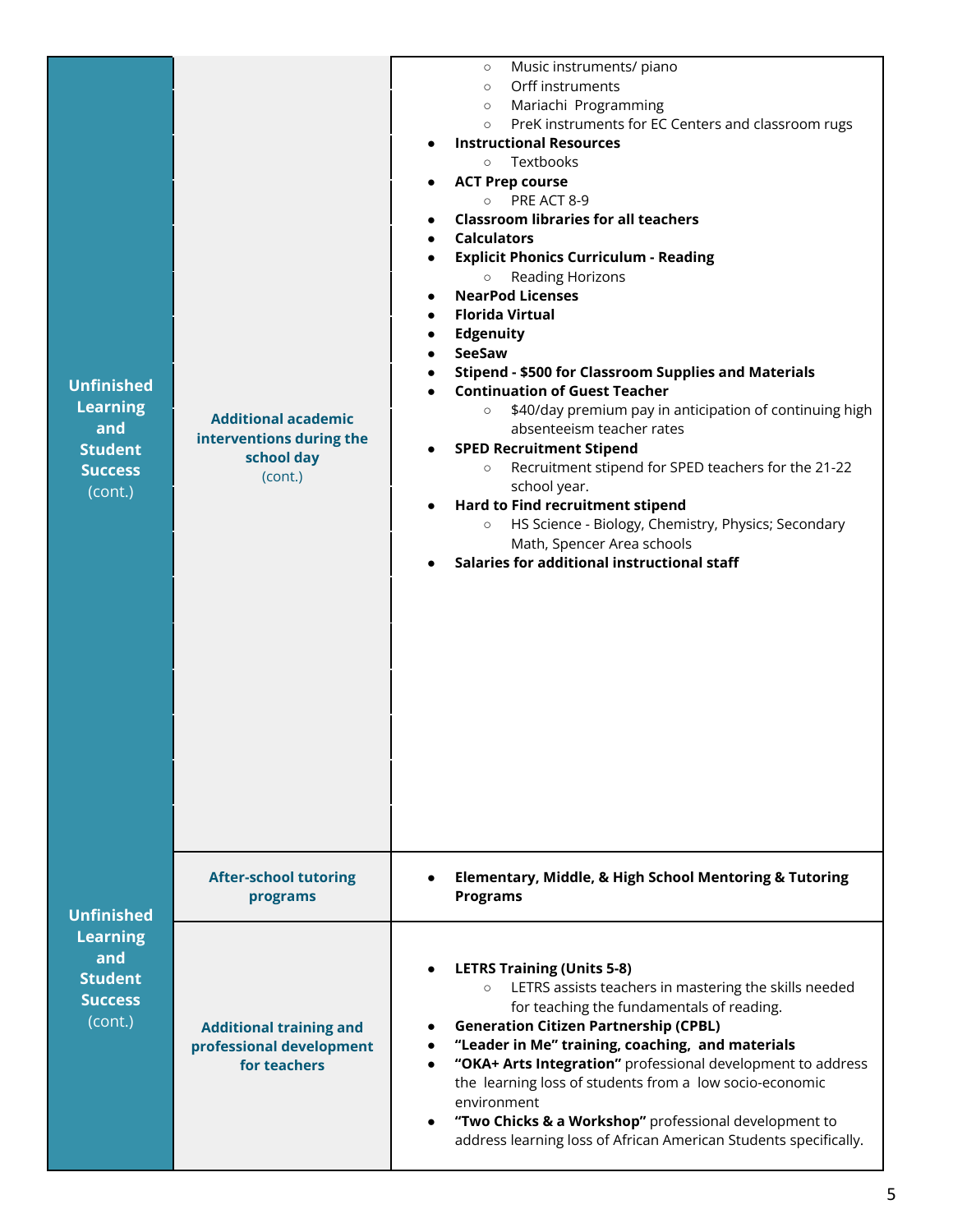| <b>Unfinished</b><br><b>Learning</b><br>and Student<br><b>Success</b><br>(cont.) | <b>Additional training and</b><br>professional development<br>for teachers<br>(cont.) | On-site, job-embedded professional development provided<br>by the University of Virginia to address unfinished learning of<br>students in elementary and middle school<br>LETRS training and professional development in the area of<br>Guided Reading, including: reading intervention materials,<br>"Tools for Reading" and student journals.<br>Stipends for 65 site staff members to return to campus early<br>for the 2021-2022 school year in order to receive Solution Tree<br>training related to addressing the learning loss of English<br>Language Learners and Hispanic students<br>Professional development provided by Solution Tree related<br>$\bullet$<br>to the effect of the pandemic on students experiencing<br>homelessness<br>"Phonics Learning Package" professional development to<br>$\bullet$<br>specifically address the learning loss of children with disabilities.<br>Stipends for 60 staff members to return to campus early for<br>$\bullet$<br>the 2021-2022 school year in order to receive training from Kim<br>campbell specifically related to addressing learning loss of<br>middle school students |
|----------------------------------------------------------------------------------|---------------------------------------------------------------------------------------|--------------------------------------------------------------------------------------------------------------------------------------------------------------------------------------------------------------------------------------------------------------------------------------------------------------------------------------------------------------------------------------------------------------------------------------------------------------------------------------------------------------------------------------------------------------------------------------------------------------------------------------------------------------------------------------------------------------------------------------------------------------------------------------------------------------------------------------------------------------------------------------------------------------------------------------------------------------------------------------------------------------------------------------------------------------------------------------------------------------------------------------------|
|                                                                                  |                                                                                       | <b>Summer Learning Enhancement</b><br>Funds for Staffing<br>$\circ$<br>Funds for Curriculum Resource Needs<br>$\circ$                                                                                                                                                                                                                                                                                                                                                                                                                                                                                                                                                                                                                                                                                                                                                                                                                                                                                                                                                                                                                      |
|                                                                                  | <b>Enhanced summer</b><br>learning programs                                           | <b>Summer Learning into Canvas</b><br>Funds for Staffing<br>$\circ$<br>Funds for Canvas license<br>$\circ$                                                                                                                                                                                                                                                                                                                                                                                                                                                                                                                                                                                                                                                                                                                                                                                                                                                                                                                                                                                                                                 |
|                                                                                  |                                                                                       | "Outschool" pilot for 4 elementaries<br>Staffing, Materials/Resources for "Jump Into Athletics"<br>summer program<br>Transportation costs of "Outschool" pilot programs and "Jump<br>Into Athletics"                                                                                                                                                                                                                                                                                                                                                                                                                                                                                                                                                                                                                                                                                                                                                                                                                                                                                                                                       |
|                                                                                  | <b>Extended school day</b><br>and/or extended<br>school year                          | Expansion of After School Programs (i.e. Boys & Girls Clubs of<br>Oklahoma County)<br>Boys and Girls Clubs of OK County are having a real,<br>positive impact on the lives of kids and youth. Providing<br>a Club Experience allows them to meet the youth<br>where they are and understand what they need to<br>grow and succeed, emphasizing three key outcome<br>areas: Academic Success, Good Character and<br>Citizenship, and Healthy Lifestyles.                                                                                                                                                                                                                                                                                                                                                                                                                                                                                                                                                                                                                                                                                    |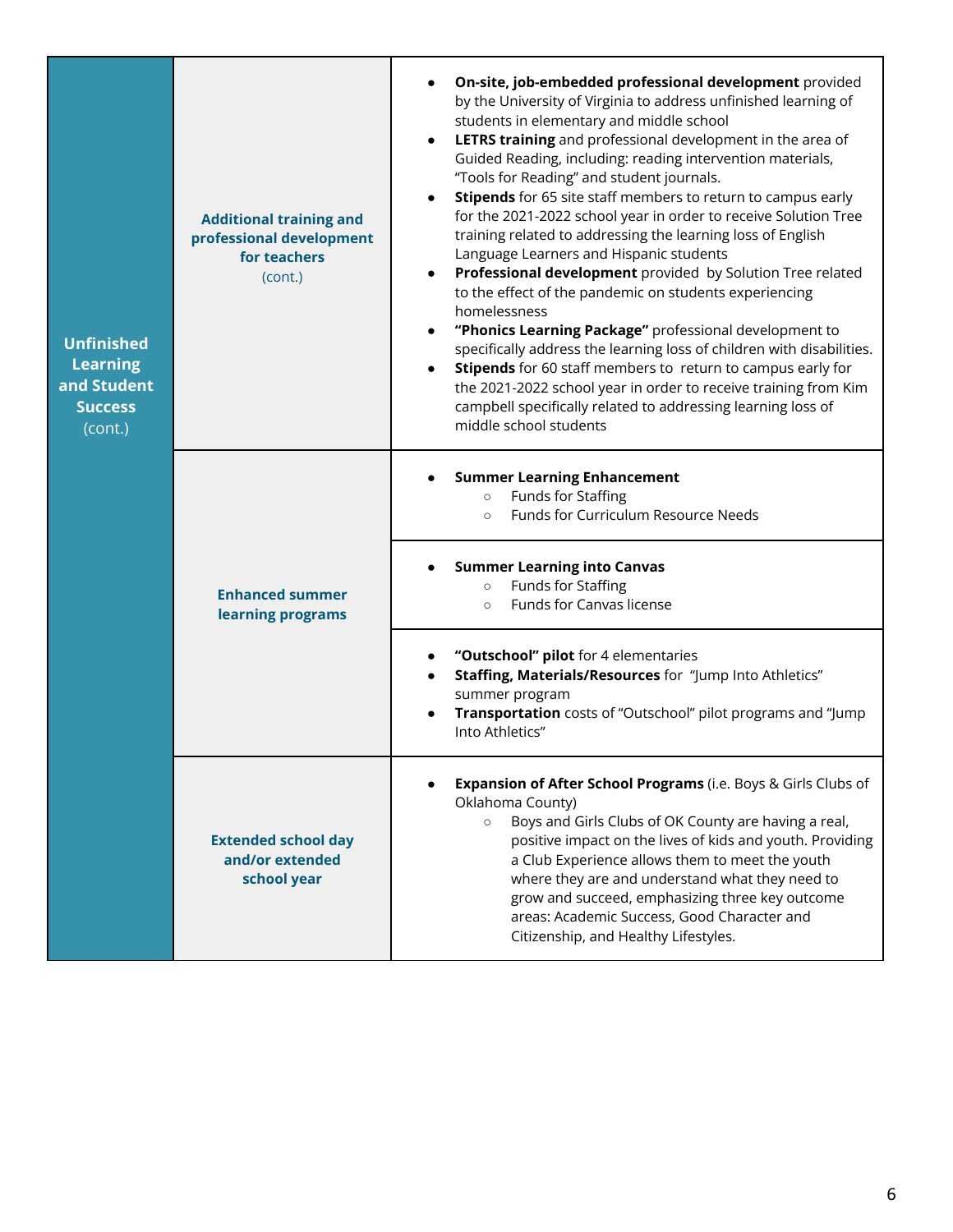## **Prioritizing Health and Student Well-being**

(...through prevention and mitigation strategies and addressing the social and emotional needs of our students)

ARP Act ESSER III funds are to be used to implement prevention and mitigation strategies that are, to the greatest extent practicable, consistent with the most recent Centers for Disease Control and Prevention (CDC) guidance on reopening schools, in order to continuously and safely open and operate schools for in-person learning. OKCPS will use a portion of its ARP Act ESSER III funds to implement prevention and mitigation strategies as described below.

ESSER III funds will be used to provide additional teachers to reduce class sizes and allow for greater social distancing. In addition, the improved student-to-teacher ratio will assist schools in addressing students' academic and social emotional needs. Funds will be allocated to provide for additional cleaning and sanitation supplies and to address indoor air quality concerns.

One of the first mandates of any ESSER plan is to share the extent to which and how the funds will be used to implement prevention and mitigation strategies that are, to the greatest extent practicable, consistent with the most recent CDC guidance on reopening schools, in order to continuously and safely open and operate schools for in-person learning. In prioritizing our students' health, OKCPS coupled our prevention and mitigation strategies with our strategies to also address the social and emotional needs of our students in the Focus Area of "Prioritizing Health and Student Well-being."

|                                                          | <b>Priority</b>                                                                                                                       | <b>Strategy, Program or Investment</b>                                                                                                                                                                                                                                                                                                                                                                                                                                                                                                                                                                                                                                                                                                                                                                                                                                                                                                                       |
|----------------------------------------------------------|---------------------------------------------------------------------------------------------------------------------------------------|--------------------------------------------------------------------------------------------------------------------------------------------------------------------------------------------------------------------------------------------------------------------------------------------------------------------------------------------------------------------------------------------------------------------------------------------------------------------------------------------------------------------------------------------------------------------------------------------------------------------------------------------------------------------------------------------------------------------------------------------------------------------------------------------------------------------------------------------------------------------------------------------------------------------------------------------------------------|
|                                                          | <b>Increasing access</b><br>to school meals                                                                                           | <b>Creating Additional Cold Storage Sites</b><br>Additional "cold storage" allows for the opportunity<br>$\circ$<br>to possibly distribute weekend meals to students. It<br>also allows OKCPS the opportunity to opt into USDA<br>farm to family boxes allowing OKCPS to close the<br>hunger gap that exists between some of our<br>communities.                                                                                                                                                                                                                                                                                                                                                                                                                                                                                                                                                                                                             |
| <b>Health and</b><br><b>Student</b><br><b>Well-being</b> | <b>Maintaining a</b><br>healthy<br>environment<br>(improved air quality, hygiene,<br>access to personal protective<br>equipment (PPE) | <b>School Nurse Recruitment and Retention</b><br>Continuation of recruitment and retention stipend<br>$\circ$<br>for school nurses for the 21-22, 22-23, and 23-24<br>school years.<br><b>Additional Supplies for School Clinics</b><br>These include Otoscopes, Euroscans and the<br>$\circ$<br>appropriate number of AEDs for each school site.<br><b>Purchasing of Personal Protective Equipment (PPE)</b><br>Continued purchasing of masks, wipes, cleaning<br>$\circ$<br>supplies, anti-bacterial foggers and industrial<br>sprayers for classrooms and buses.<br><b>Physically Healthy Learning Environments: CDC</b><br>recommends five key prevention strategies for safely<br>reopening schools (ED COVID-19 Handbook, p. 16):<br>1. Universal and correct wearing of masks;<br>2. Physical distancing;<br>3. Handwashing and respiratory etiquette;<br>4. Cleaning and maintaining healthy facilities, including<br>proper school ventilation; and |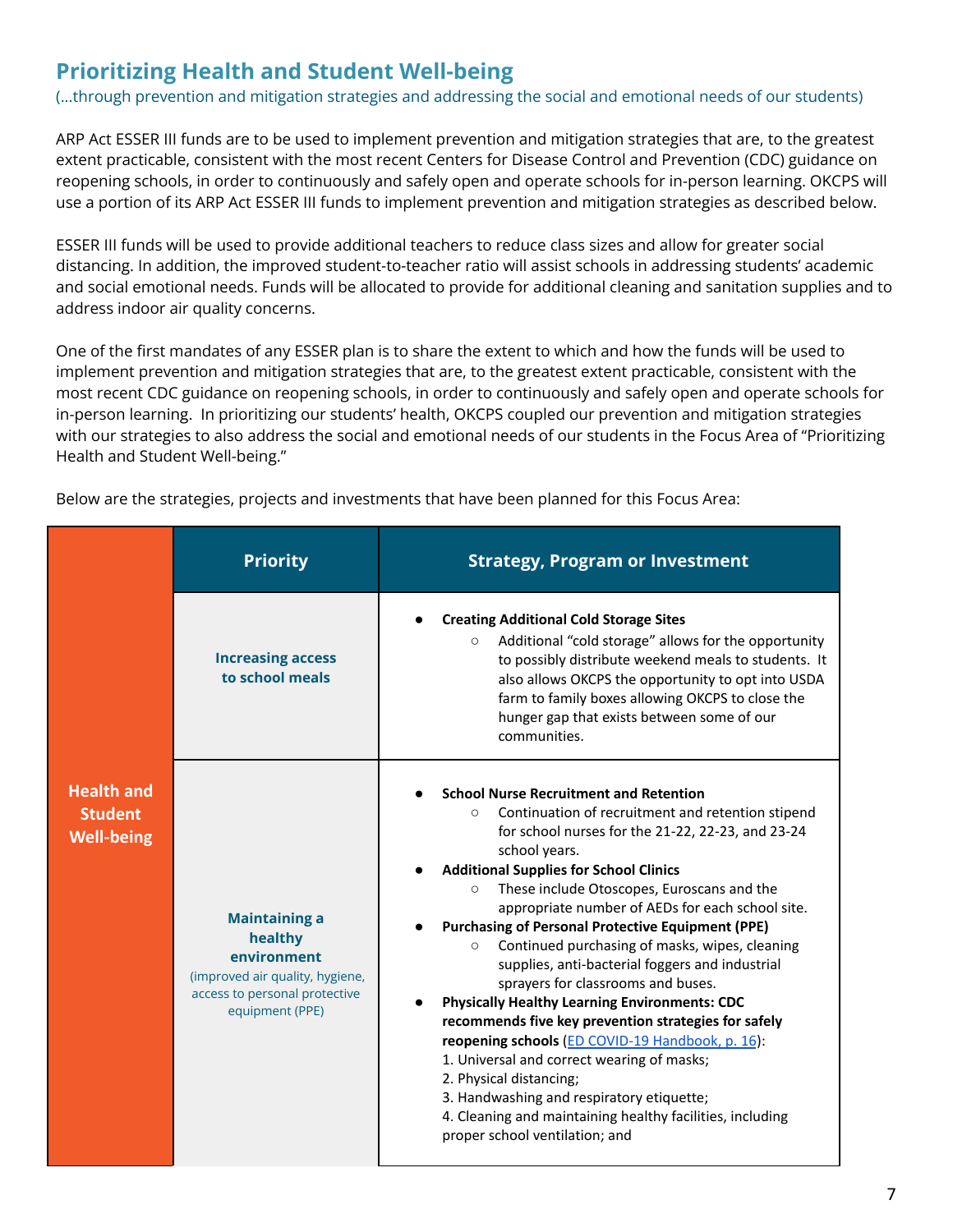|                                                                     |                                                                                    | quarantine, in collaboration with guidelines from relevant<br>state, local, territorial, and tribal health departments.                                                                                                                                                                                                                                                                                                                                                                                                                                                                                                                                                                                                                                                                                                                                                                                                                                                                                                                                                                                                                                     |
|---------------------------------------------------------------------|------------------------------------------------------------------------------------|-------------------------------------------------------------------------------------------------------------------------------------------------------------------------------------------------------------------------------------------------------------------------------------------------------------------------------------------------------------------------------------------------------------------------------------------------------------------------------------------------------------------------------------------------------------------------------------------------------------------------------------------------------------------------------------------------------------------------------------------------------------------------------------------------------------------------------------------------------------------------------------------------------------------------------------------------------------------------------------------------------------------------------------------------------------------------------------------------------------------------------------------------------------|
| <b>Health and</b><br><b>Student</b><br><b>Well-being</b><br>(cont.) | <b>Increasing Access to</b><br><b>COVID testing and</b><br>vaccinations in schools | <b>Mobile Health Clinics</b><br>Purchasing and Equipping up to 4 Mobile Health<br>$\circ$<br>clinics to be deployed strategically throughout the<br>district in order to support and/ or supplement<br>ongoing health efforts by school nurses<br><b>Telemedicine PIlot</b><br>Purchase necessary equipment to establish up to 6<br>$\circ$<br>pilot sites for a partnership with OU Medical for<br>telemedicine services<br><b>Establish a Comprehensive COVID Testing Program</b><br>Increase the number of available Rapid and PCR<br>$\circ$<br>COVID tests through partnerships and purchasing<br>from vendor partners.<br><b>Establish a Comprehensive Vaccination Program</b><br>Increase the number of eligible students being<br>$\circ$<br>vaccinated by hosting vaccination pods at each of<br>our middle schools and high =schools during the<br>first quarter of the 2021-22 school year.<br>Increase Vaccination rates among staff who interact with<br>students.<br>Incentivize staff members getting vaccinated by<br>$\circ$<br>providing a \$1,000 stipend to all staff members who<br>show proof of vaccinations by November 1, 2021.    |
|                                                                     | <b>Addressing the social</b><br>and emotional needs<br>of students                 | <b>Expansion of Behavioral Intervention Support Services</b><br>(BISS)<br>Expansion of Tier 2 and Tier 3 Services and multiple<br>$\circ$<br>sites across the district in partnership with<br>Oklahoma Department of Mental Health and<br>Substance Abuse.<br><b>Addition of Director of Counseling</b><br>In Partnership with the Oklahoma State Department<br>$\circ$<br>of Education and their Counselor Corps grant, create<br>and hire the position of Dir. of Counseling in order to<br>assist with consistent implementation of counseling<br>initiatives, EmbraceOKC initiatives, and OKCPS<br>Multi-Tiered System of Supports.<br>Addition of 12 High School Student Support Assistants<br>In Partnership with the Oklahoma State Department<br>$\circ$<br>of Education and their Counselor Corps grant, hire a<br>Student Assistance Specialist at every site serving<br>high school students in order to assist with the<br>consistent implementation of our EmbraceOKC<br>initiatives and OKCPS Multi-Tiered System of<br>Supports.<br>Additional counselor salaries, as needed, in order to meet<br>the counseling needs of all OKCPS students |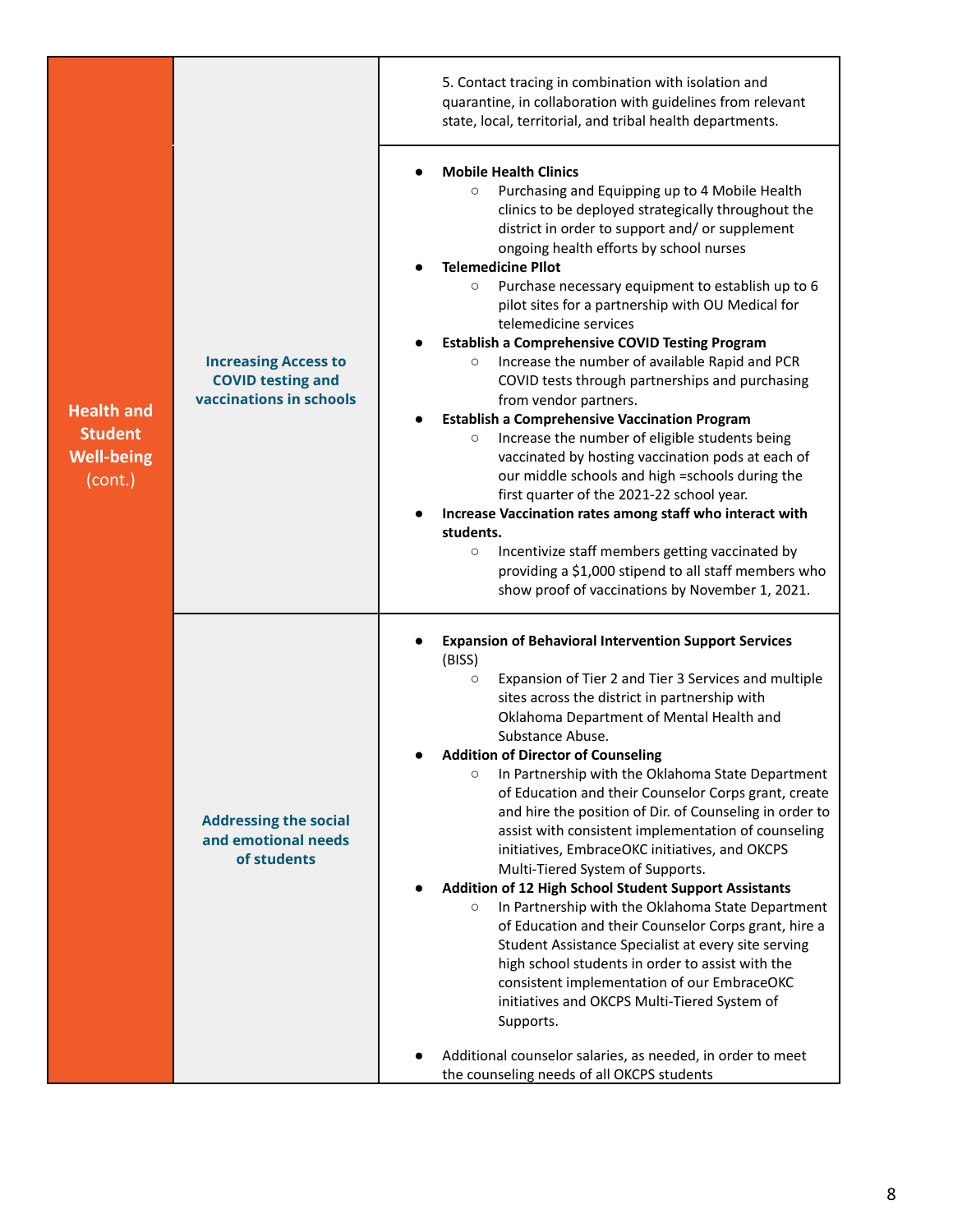### **Ensuring Equity for All**

OKCPS works to ensure that students and families have equitable opportunities to access academic, physical, behavioral, social, and emotional support to ensure that all children can successfully build the launching pad for their dreams. In addition to outlining our COVID mitigation strategies and the strategies to address the impact of lost instructional time, OKCPS is required to ensure that those interventions, strategies and investments address the needs of those particular students particularly disproportionately impacted by the COVID-19 pandemic, including students from low income families, students of color, English learners, children with disabilities, students experiencing homelessness, children in foster care, and migratory students. While most, if not all, of our strategies in our first two Focus Areas address the needs of one or more of these particular groups of students, and equitable provision of services should be addressed throughout the plan, OKCPS addresses concerns regarding equity in the Focus Area of "Ensuring Equity for All".

Below are the strategies, projects and investments that have been planned for this Focus Area that do NOT already appear in one of the other Focus Areas:

|                          | <b>Priority</b>                                                | <b>Strategy, Program or Investment</b>                                                                                                                                                                                                                                                                                                                                                                                                                                                                                                                                                                                                                                                                                                       |
|--------------------------|----------------------------------------------------------------|----------------------------------------------------------------------------------------------------------------------------------------------------------------------------------------------------------------------------------------------------------------------------------------------------------------------------------------------------------------------------------------------------------------------------------------------------------------------------------------------------------------------------------------------------------------------------------------------------------------------------------------------------------------------------------------------------------------------------------------------|
| <b>Equity</b><br>for All | <b>Increasing access to connectivity</b><br>at school and home | Device for EVERY student to use at home, at school and<br>during breaks<br>Students in Pre K thru 2 will be provided an iPad to<br>$\circ$<br>use at home, at school and during breaks from<br>school in order to limit learning loss. Students in<br>grades 3 thru 12 will be provided a Chrome book<br>for instructional use.<br><b>Ensuring connectivity for EVERY student</b><br>Purchase of additional hot spots for students<br>$\circ$<br>lacking connectivity<br>Exploring connectivity in areas where cell towers signals<br>are weak<br>IT is exploring methods to provide connectivity of a<br>$\circ$<br>more permanent basis in those communities<br>where cell tower strength limits the use of district<br>provided hot spots |
|                          | <b>Increasing access to highly</b><br>qualified educators      | <b>Newcomer/Shelter Staffing Allocations</b><br>The District added 15 positions in order to provide<br>$\circ$<br>additional Newcomer students with teachers<br>specifically hired to meet their unique needs<br><b>Recruitment of Highly Qualified Teaching Staff</b><br>The district began an initiative in the Summer of<br>$\circ$<br>2021 to recruit bilingual teachers and have<br>outlined plans to recruit decorated teachers from<br>other districts and states by providing incentives to<br>those with national Board Certification as well as<br>those who have been recognized as their site or<br>district teacher of the year.                                                                                                |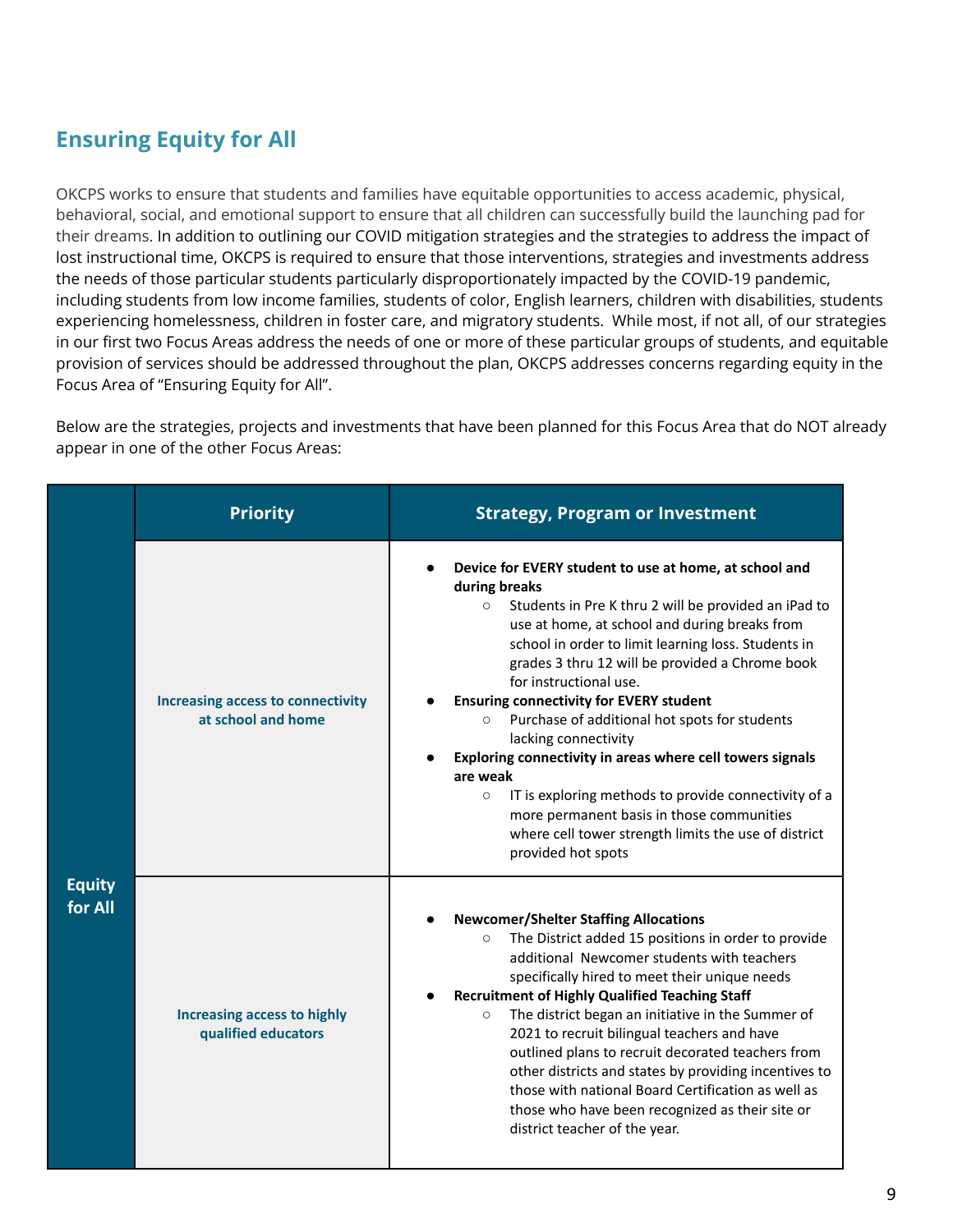|                                     | Increasing access to culturally and<br>linguistically responsive curriculum | Engagement groups of diverse stakeholders will be utilized<br>$\bullet$<br>to continue the process of ensuring culturally proficient<br>practices in and through the OKCPS Curriculum, Special<br>Education, and Language and Cultural Services Departments                                                                                                                                                                                                                                                                                                                                                  |
|-------------------------------------|-----------------------------------------------------------------------------|--------------------------------------------------------------------------------------------------------------------------------------------------------------------------------------------------------------------------------------------------------------------------------------------------------------------------------------------------------------------------------------------------------------------------------------------------------------------------------------------------------------------------------------------------------------------------------------------------------------|
| <b>Equity</b><br>for All<br>(cont.) | Increasing access to advanced and<br>engaging coursework                    | Introduction of E-SPorts program at EVERY high school site<br>e In order to engage a larger group of high school<br>students, resources have been provided to<br>establish a state-of-the-art E-Sports program at<br>every high school site that equals or surpasses the<br>equipment and access of even the most affluent<br>high schools in Oklahoma.<br>ACT Prep provided at EVERY high school site<br>Every OKCPS high school student will have access<br>$\circ$<br>to an ACT Prep program and/ or class in order to<br>assist in their preparation for applying for post-high<br>school opportunities. |
|                                     | <b>Increasing access to</b><br>learning-ready facilities                    | <b>Mitigation Strategies for Sterilization of Facilities</b><br>Completion of Fields, & Planning and Implementation of<br>Future (Secondary, etc.) Sites<br>Facility improvements as well as indoor and outdoor<br>$\bullet$<br>upgrades in various Spencer-area schools                                                                                                                                                                                                                                                                                                                                     |
|                                     | <b>Addressing</b><br>resource inequities                                    | Equity Internship Program-Summer interns will be<br>employed for three consecutive years in the Equity and<br>Student Support Services division for the purpose of<br>building leadership capacity and researching and addressing<br>resource inequities across the district for Summer<br>PE Equipment Refresh for sites who have outdated,<br>$\bullet$<br>dilapidated or inadequate PE Equipment                                                                                                                                                                                                          |

#### **Engaging Families and Communities**

All OKCPS students are provided with a mobile learning device thanks to those who supported the "Yes the Yellow" bond and some much-needed federal dollars. The district also helps with access to wifi if needed, as we do not want our families to have any barriers to learning. These devices are distributed at the school sites, and students are asked to bring their device back and forth to the classroom with them as we continue to integrate technology into their daily learning routine. Guidelines, instructions, and procedures have been provided to help schools in successfully implementing 1:1 digital learning environments. ESSER III funds will continue to support these efforts.

More so, OKCPS recognizes the need for additional personnel in the areas of secretaries, counselors, mental health workers, family advocates, etc. Tending to our diverse populations, OKCPS is also committed to hiring not only diverse staff, but also bilingual, biliterate, and bicultural staff. We are excited to continue the improvement of our communication services in order to equitably attend to ALL stakeholders' needs, questions, and/or concerns during the COVID-19 pandemic and beyond.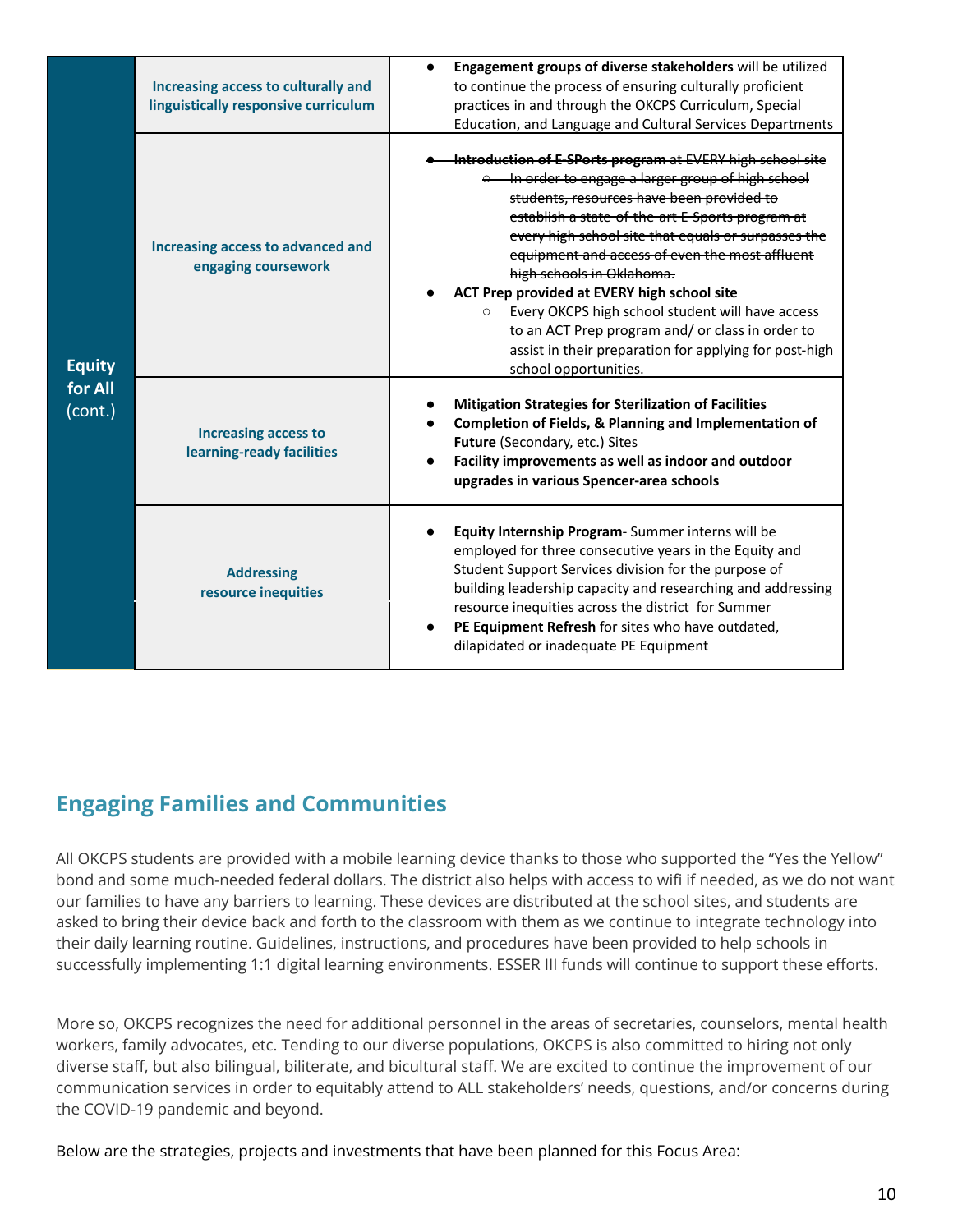|                                                              | <b>Priority</b>                                                 | <b>Strategy, Program or Investment</b>                                                                                                                                                                                                                                                                                                                                                                                                                                                                                                                                                                                                                                                                                                                                                                                                                                                                                                                                                                                                                                                                                                                                                                                                                                                                                                                                                                                                                                                                                                                                                                                                                                                                                                                                                                                                                                                                                                                                                                                                                                                                                                                                    |
|--------------------------------------------------------------|-----------------------------------------------------------------|---------------------------------------------------------------------------------------------------------------------------------------------------------------------------------------------------------------------------------------------------------------------------------------------------------------------------------------------------------------------------------------------------------------------------------------------------------------------------------------------------------------------------------------------------------------------------------------------------------------------------------------------------------------------------------------------------------------------------------------------------------------------------------------------------------------------------------------------------------------------------------------------------------------------------------------------------------------------------------------------------------------------------------------------------------------------------------------------------------------------------------------------------------------------------------------------------------------------------------------------------------------------------------------------------------------------------------------------------------------------------------------------------------------------------------------------------------------------------------------------------------------------------------------------------------------------------------------------------------------------------------------------------------------------------------------------------------------------------------------------------------------------------------------------------------------------------------------------------------------------------------------------------------------------------------------------------------------------------------------------------------------------------------------------------------------------------------------------------------------------------------------------------------------------------|
|                                                              | <b>Additional staff to work</b><br>directly with families       | <b>Additional Personnel</b><br>Family Advocate<br>$\circ$<br>Bilingual Personnel (multiple languages)<br>$\circ$<br>Counselors<br>$\circ$<br><b>Mentors</b><br>$\circ$<br>Psychologists<br>$\circ$                                                                                                                                                                                                                                                                                                                                                                                                                                                                                                                                                                                                                                                                                                                                                                                                                                                                                                                                                                                                                                                                                                                                                                                                                                                                                                                                                                                                                                                                                                                                                                                                                                                                                                                                                                                                                                                                                                                                                                        |
| <b>Engaging</b><br><b>Families and</b><br><b>Communities</b> | <b>Improved communication</b><br>with families and<br>community | <b>Implementation of Comprehensive Customer Service</b><br>initiative to include an audit of current practices, staff<br>training as well as assistance with more efficient and<br>effective communication with our families and<br>communities.<br>Elevate district marketing efforts to ensure our staff and<br>families are aware of the many OKCPS programs and other<br>resources available to them and aid in recruiting. This<br>would include investments in personnel, along with access<br>to data, asset design/creation and other costs associated<br>with raising our district profile.<br>Provide stipend to staff members at each school site who<br>are designated to serve as Building Communication<br>Representatives (BCRs), managing content for site-specific<br>website and social media channels, along with ongoing<br>coordination of community partner events and district<br>campaigns or initiatives. This role also supports family<br>engagement efforts by partnering with the Family<br>Advocates at each site<br>Continue to increase community outreach through the<br>addition of a Community Relations Coordinator who will<br>work with Family Advocates and Building Communication<br>Representatives (BCRs), providing consistent training,<br>resources, tools and best practices for community partner<br>recognition & relationships and providing support for<br>partner and district-led special events.<br>Purchase a formal stakeholder management tool to<br>elevate community partnerships and alumni outreach,<br>especially as we work to stand up district level alumni<br>association which, in turn, creates a solid volunteer and<br>donor base to support our students and a variety of district<br>needs.<br>Deepen our support of students and families in the<br>Northeast portion of our district through the addition of a<br>Family Engagement Coordinator assigned to this area who<br>can provide guidance and training for school leaders and<br>staff on best practices in Family Engagement and who can<br>help to connect families and school staff to available<br>district and community resources. |
|                                                              | <b>Additional supports for</b><br>bilingual students            | <b>ESSER III funds will be utilized to enhance the creation</b><br>and implementation of innovative and powerful<br>instructional programs for English Language Learners, the                                                                                                                                                                                                                                                                                                                                                                                                                                                                                                                                                                                                                                                                                                                                                                                                                                                                                                                                                                                                                                                                                                                                                                                                                                                                                                                                                                                                                                                                                                                                                                                                                                                                                                                                                                                                                                                                                                                                                                                             |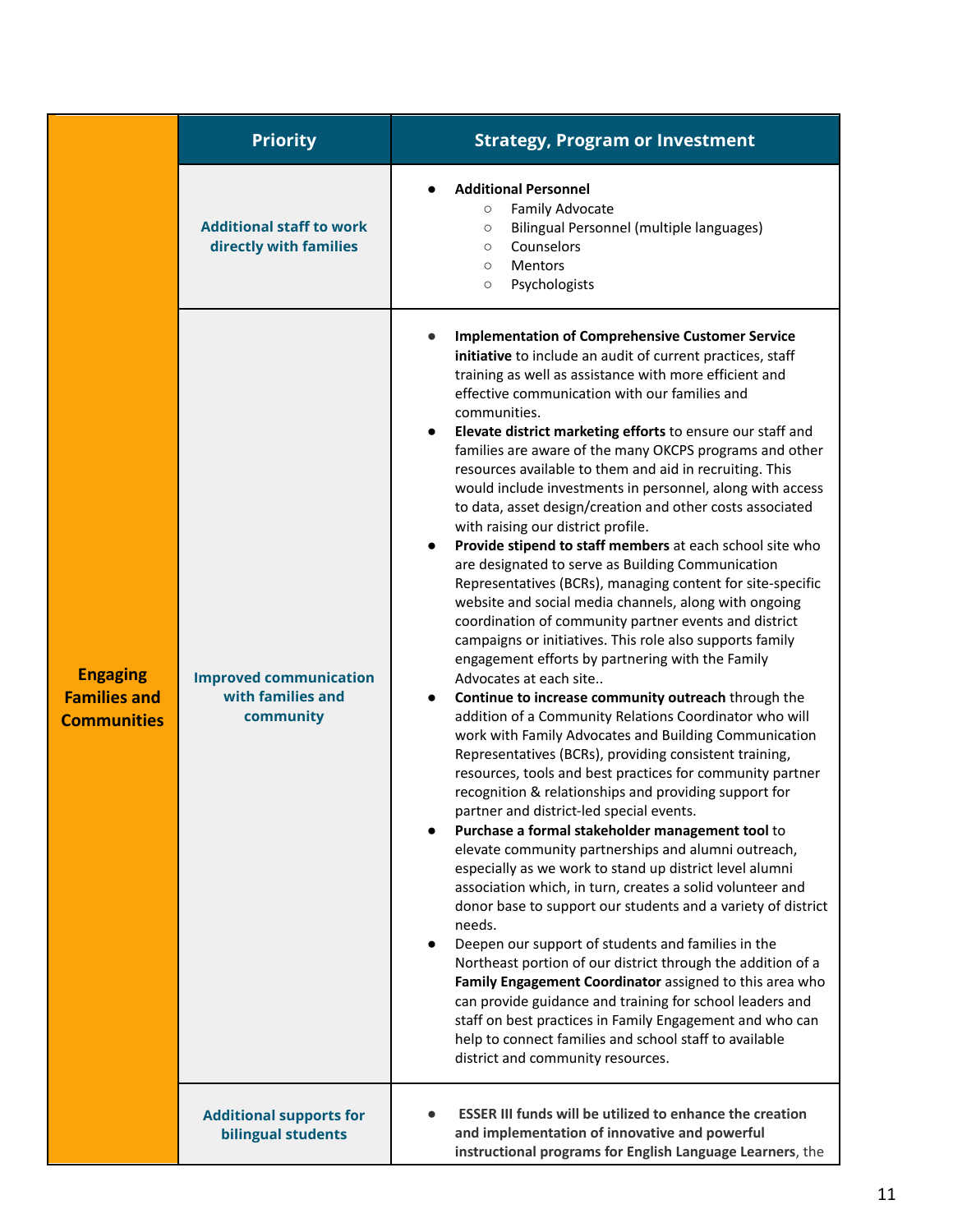|                                                                         |                                                                             | crafting and delivery of robust professional development<br>for educators working with culturally diverse students,<br>interpreting and translation training and services, building<br>school-parent/community bridges, engaging, educating,<br>and empowering parents and families to be advocates for<br>their children and decision-makers in the educational<br>process, as well as providing other ongoing support to all<br>stakeholders.<br>OKCPS will also allocate additional positions for creating<br>culturally relevant and proficient practices that address<br>language learning and acquisition, including content<br>knowledge growth.<br>OKCPS intends to enhance the support of our newcomer<br>students, as well as other LEP students, by using ESSER III<br>funds to employ additional multilingual and multicultural<br>staff members who can mentor, specifically, OKCPS'<br>newcomers and other recently arrived students from other<br>countries. |
|-------------------------------------------------------------------------|-----------------------------------------------------------------------------|-----------------------------------------------------------------------------------------------------------------------------------------------------------------------------------------------------------------------------------------------------------------------------------------------------------------------------------------------------------------------------------------------------------------------------------------------------------------------------------------------------------------------------------------------------------------------------------------------------------------------------------------------------------------------------------------------------------------------------------------------------------------------------------------------------------------------------------------------------------------------------------------------------------------------------------------------------------------------------|
| <b>Engaging</b><br><b>Families and</b><br><b>Communities</b><br>(cont.) | <b>Greater access to</b><br>transportation to and from<br>school activities | Additional buses and addition of non-CDL driver positions<br>The additional vehicles will include, but not limited to:<br>Newcomer transportation, transportation to<br>athletic/extracurricular activities, etc.                                                                                                                                                                                                                                                                                                                                                                                                                                                                                                                                                                                                                                                                                                                                                           |
|                                                                         | <b>Family Connect</b>                                                       | <b>OKCPS Family Connect</b> is available to any family with<br>students enrolled in OKCPS and any staff member currently<br>working in the district. This program offers support with<br>mental health, physical health, GED prep/academic classes,<br>employment resources, senior citizen support and<br>transportation for our families. Students who qualify as an<br>unaccompanied youth and live in temporary or transitional<br>homes are also eligible to use the service and apply for<br>mental health relief funds. The staff of OKCPS may also call<br>the line when seeking services or resources. This program<br>provides counseling and crisis assistance through<br>405-587-FEEL in conjunction with Human Resources.                                                                                                                                                                                                                                      |

#### **Supporting Teacher & Leader Stability and Staff Well-being**

Through strategic partnerships and collaboration, OKCPS recruits, hires and retains a high performing and diverse workforce and fosters a healthy, safe, and productive work environment for employees, departments, and the public in order to maximize individual and organizational potential and position Oklahoma City Public Schools as an employer of choice. During the COVID-19 pandemic, OKCPS continues to pursue its goal to value, encourage, and support a diverse workforce, while also specifically focusing on anticipating and meeting the changing needs of our District. In doing so, OKCPS is using ESSER III funds to retain and recruit highly qualified employees, as well as offering a bilingual stipend/salaries for new employees, vaccination stipends, material stipends, nurse recruitment stipends, Special Education recruitment stipends, bus driver stipends, and other stipends for positions that are difficult to fill (i.e. HS Sciences, Mathematics, and school administrators).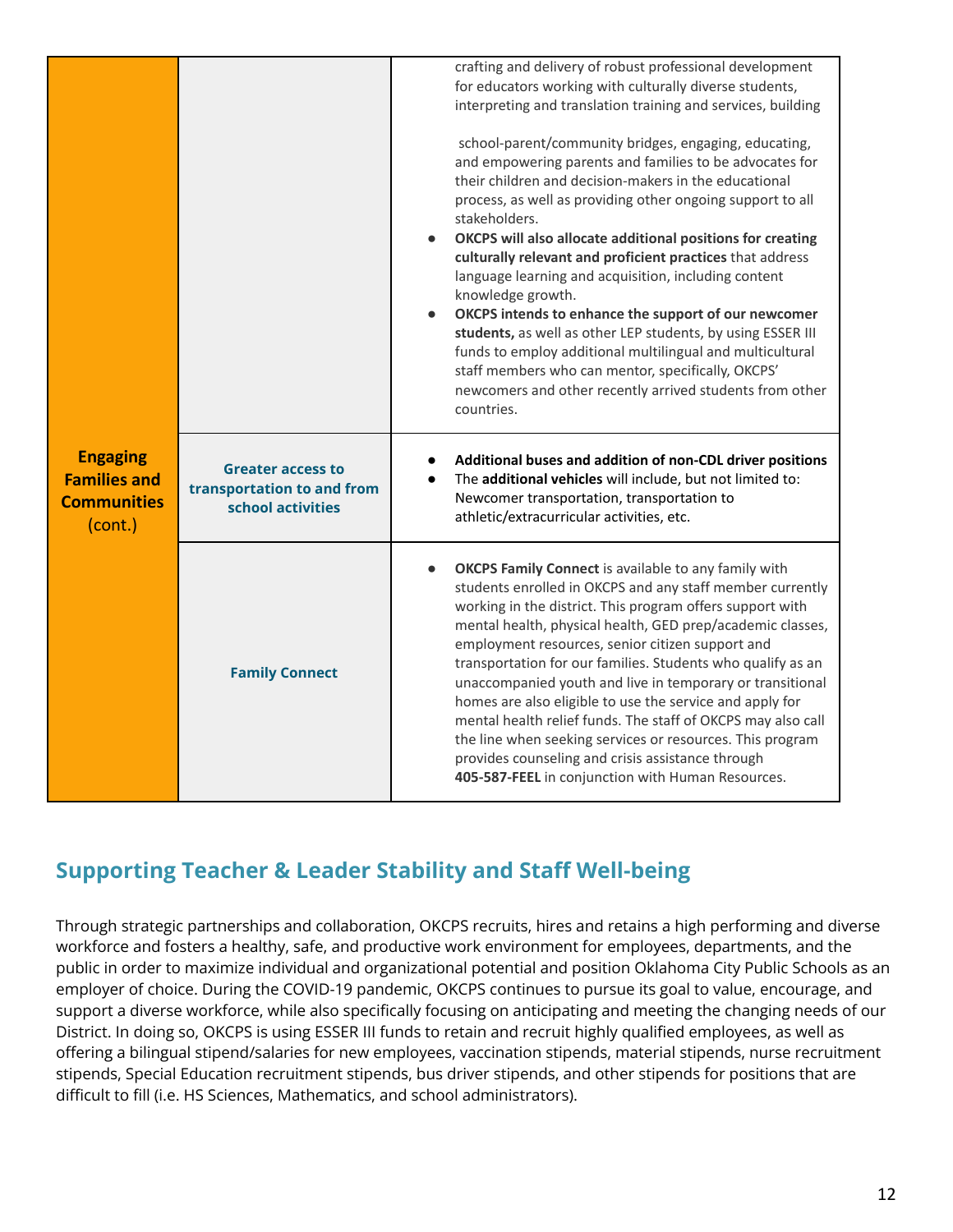Safety will remain at the forefront of all we do. OKCPS continues to make adjustments to our [COVID-19](https://www.okcps.org/domain/1574) Safety Plan, as we work with our public health partners to closely monitor the status of COVID-19 and create the safest possible learning and working environment for our students and staff.

OKCPS has taken the position that it is absolutely critical for our students to remain in the classroom and we will do everything possible to keep students and staff as safe as we can, to include the requirement of face coverings on our campuses. Our priority is to keep school in session because we know our students learn better when learning can take place face to face.

OKCPS is continuing to invest in a variety of safeguards in order to create layers of protection. This includes a continued focus on cleaning, air ionization, self-screening, access to PPE, contact tracing, testing and social distancing to the greatest extent possible. Additionally, OKCPS will use ESSER III funds to meet the social and emotional needs of our staff by recruiting additional in-person employee assistance counseling, new counselors, nurses, social workers, and other health support staff to help students and staff with their emotional and physical well-being and help them deal with the impact of the COVID-19 pandemic.

| <b>Supporting</b><br><b>Teacher/Leader</b><br><b>Stability and</b><br><b>Staff Well-being</b> | <b>Priority</b>                                                                | <b>Strategy, Program or Investment</b>                                                                                                                                                                                                                                                                                                                                                                                                                                                   |
|-----------------------------------------------------------------------------------------------|--------------------------------------------------------------------------------|------------------------------------------------------------------------------------------------------------------------------------------------------------------------------------------------------------------------------------------------------------------------------------------------------------------------------------------------------------------------------------------------------------------------------------------------------------------------------------------|
|                                                                                               | <b>Retain highly</b><br>qualified staff                                        | Adjustment of Staffing formulas to allow for improved<br>$\bullet$<br>student-to-teacher ratio<br><b>Retention Stipend for Teachers</b><br>$\bullet$<br><b>Retention Stipend for Instructional Leaders</b><br>$\bullet$<br>Retention Stipend for front-line and support staff<br>$\bullet$<br>members<br>Hiring of additional staff in areas tutoring, family<br>$\bullet$<br>engagement and counseling in order to provide support for<br>the efforts and work of current staff members |
|                                                                                               | <b>Recruit high quality</b><br>teachers to the district                        | <b>Bilingual Recruitment Stipend</b><br>$\bullet$<br>Recruitment stipends for hard-to-fill areas such as math,<br>$\bullet$<br>science, and special education<br>Recruitment stipends for Spencer-area schools                                                                                                                                                                                                                                                                           |
|                                                                                               | <b>Address social and</b><br>emotional needs of our<br><b>teachers</b>         | <b>Contracting with Mental Health and Behavioral</b><br>Supports professionals to provide in-person and on-site<br>employee assistance                                                                                                                                                                                                                                                                                                                                                   |
|                                                                                               | <b>Address physical health</b><br>and physical needs of our<br><b>teachers</b> | <b>Addition of Employee Wellness Clinic</b><br>٠<br><b>Addition of Nurse</b><br>Improved ventilation and ionization of employee<br>workspaces                                                                                                                                                                                                                                                                                                                                            |
|                                                                                               | <b>Measures to create and</b><br>maintain a safe work<br>environment           | Provision of Personal Protective Equipment (PPE) for all<br>$\bullet$<br>staff members<br>Required masking of all employees when local cases and<br>spread dictates stricter guidelines<br>Providing disposable and reusable mask to EVERY<br>$\circ$<br>staff member<br>Vaccination Stipend for fully vaccinated employees to<br>$\bullet$<br>incentivize more employees being vaccinated                                                                                               |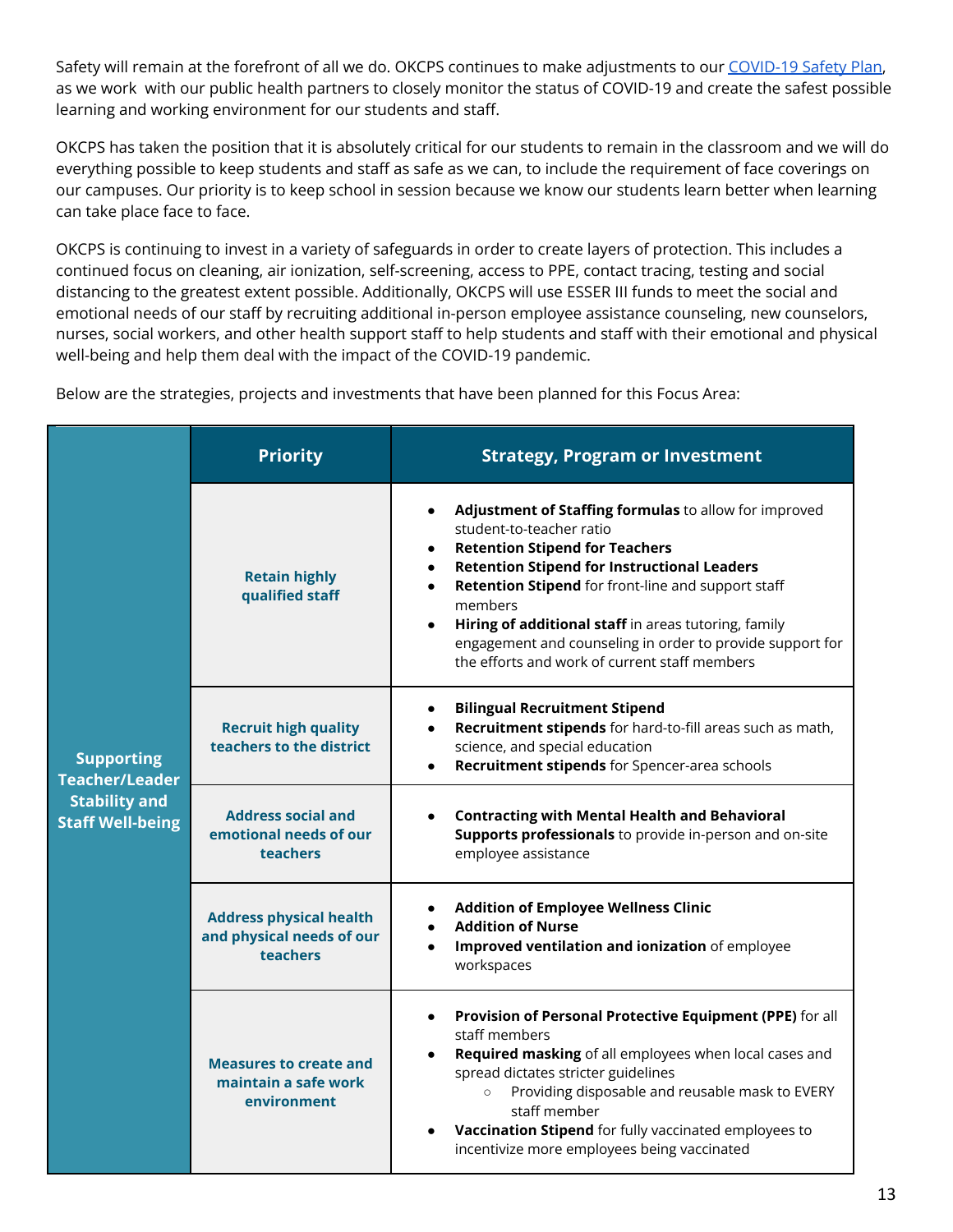#### **OKCPS will continue to provide updates to this plan.**

If necessary, OKCPS will spend its remaining ARP ESSER funds consistent with the uses authorized in section 2001(e)(2) of the ARP Act while addressing District needs and continuity of services regarding: benefits/salaries for staff, software programs for District services, School Resource Officers in Secondary Sites, maintenance/repairs for school facilities (i.e. indoor air quality), property insurance, IT hardware needs, utilities, and non-instructional school supplies, and County Revaluation fees.

All questions about the plan itself, stakeholder feedback, implementation schedules or requests for ADA accommodations should be directed to the Deputy Superintendent's Office at 405-587-0015 or by email at [ESSERPlan@okcps.org.](mailto:ESSERPlan@okcps.org)

#### **OKCPS continuará proporcionando actualizaciones a este plan.**

Además, cualquier persona con una discapacidad según la definición de la ADA puede solicitar esta información en un formato alternativo.

Todas las preguntas sobre el plan en sí, los comentarios de las partes interesadas, los programas de implementación, o las solicitudes de adaptaciones de la ADA, deben dirigirse a la Oficina del Superintendente Deputado al 405-587-0015 o por correo electrónico a **[ESSERPlan@okcps.org](mailto:ESSERPlan@okcps.org)**.

# # #